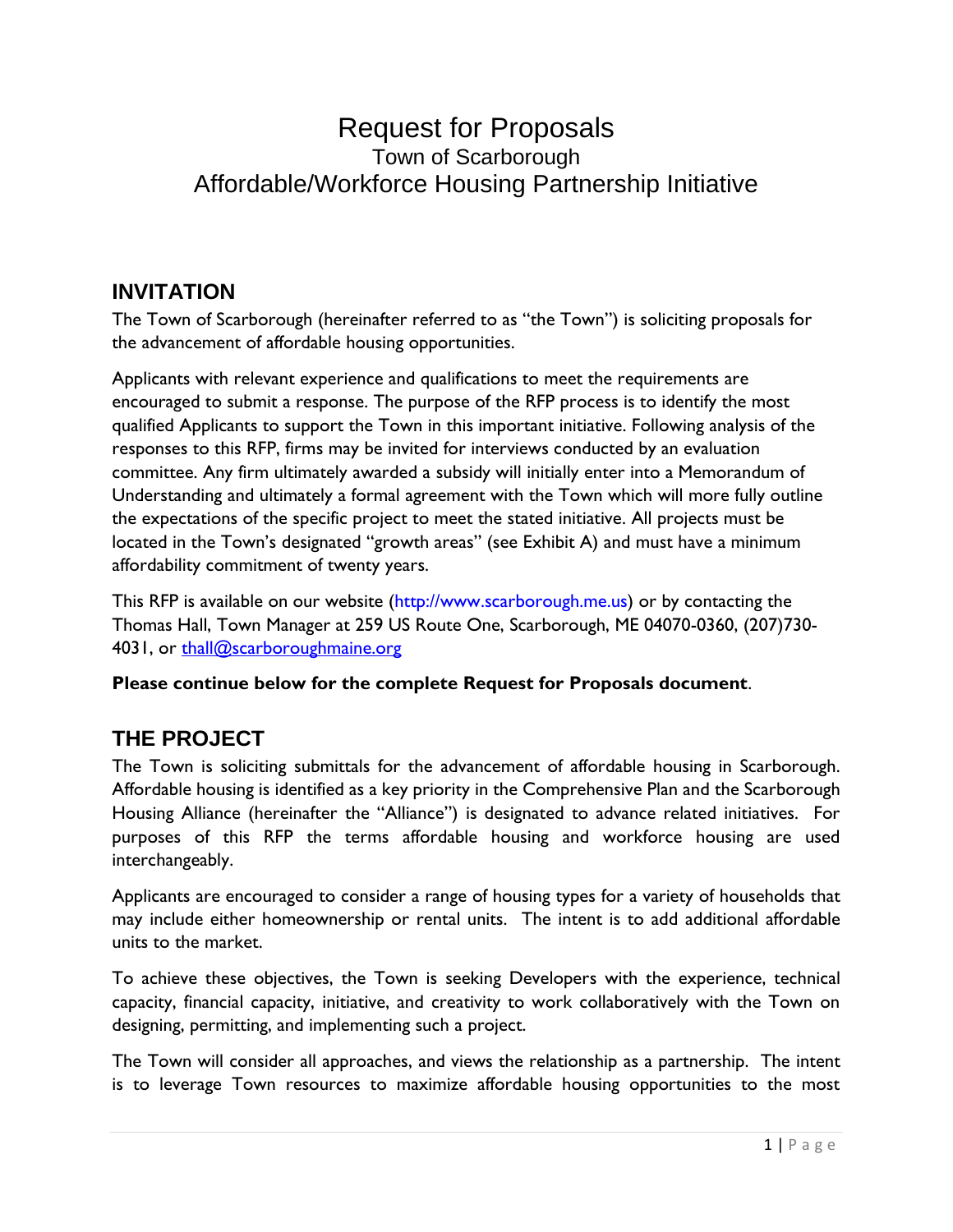economically-diverse populations. All projects must be located in the Town's designated "growth areas" (see Exhibit A) and must have a minimum affordability commitment of twenty years.

## **Definition of Affordable Housing**

Affordable Housing means decent, safe, and sanitary living accommodations that are affordable to households, in accordance with following provisions:

> A. An Owner-Occupied Affordable Housing Unit is a unit which (i) is occupied by its owner; (ii) is owned by Qualifying Household and (iii) has a maximum sales price that is reasonably anticipated to result in Annual Housing Costs that are less than or equal to 30% of the Imputed Income Limitation applicable to the unit.

(I) A Qualifying Household is one with a total household income that, at the time of purchase, is 80% or less than the most recently published Median Family Income for the Portland, Maine Metropolitan Statistical Area, adjusted for family size, as determined by the U.S. Department of Housing and Urban Development (the "MFI Standard").

(II) Annual Housing Costs shall equal the sum of (i) the total annual payments of principal and mortgage interest, (ii) the total property insurance premium, (iii) the real estate taxes due (iv) any homeowners association or condominium fees that are due; and (v) a reasonable estimate of the annual cost of any additional water, sewer, heat, hot water and electricity in the home.

(III) The total annual payments of principal and mortgage interest referred to in A(I)(i) may, in the absence of other reasonable estimates, be estimated based on the assumed interest rate and loan term established by the U.S. Department of Housing and Urban Development for housing affordability limits. In the case of a unit which has two or fewer bedrooms, the Imputed Income Limitation referred to in A (iii) shall be 80% of the MFI Standard for a household of two (2) people. In the case of a unit which has more than two bedrooms, the Imputed Income Limitation referred to in A(iii) shall be 80% of the MFI standard for a household of four (4) people.

B. A Renter-Occupied Affordable Housing Unit is a unit which is leased A Renter-Occupied Affordable Housing Unit is a unit which is leased by a Qualifying Household at an Annual Gross Rent that is less than or equal to 30% of the Imputed Income Limitation applicable to the unit.

(I) A Qualifying Household is one with a total household income that, at the time of move-in, is 80% or less than the most recently published Median Family Income for the Portland, Maine, MSA, adjusted for family size, as determined by the U.S. Department of Housing and Urban Development (the "MFI Standard"). To remain a Qualifying Household, the household's income must remain at or below 140% of the income limitation described in the preceding sentence.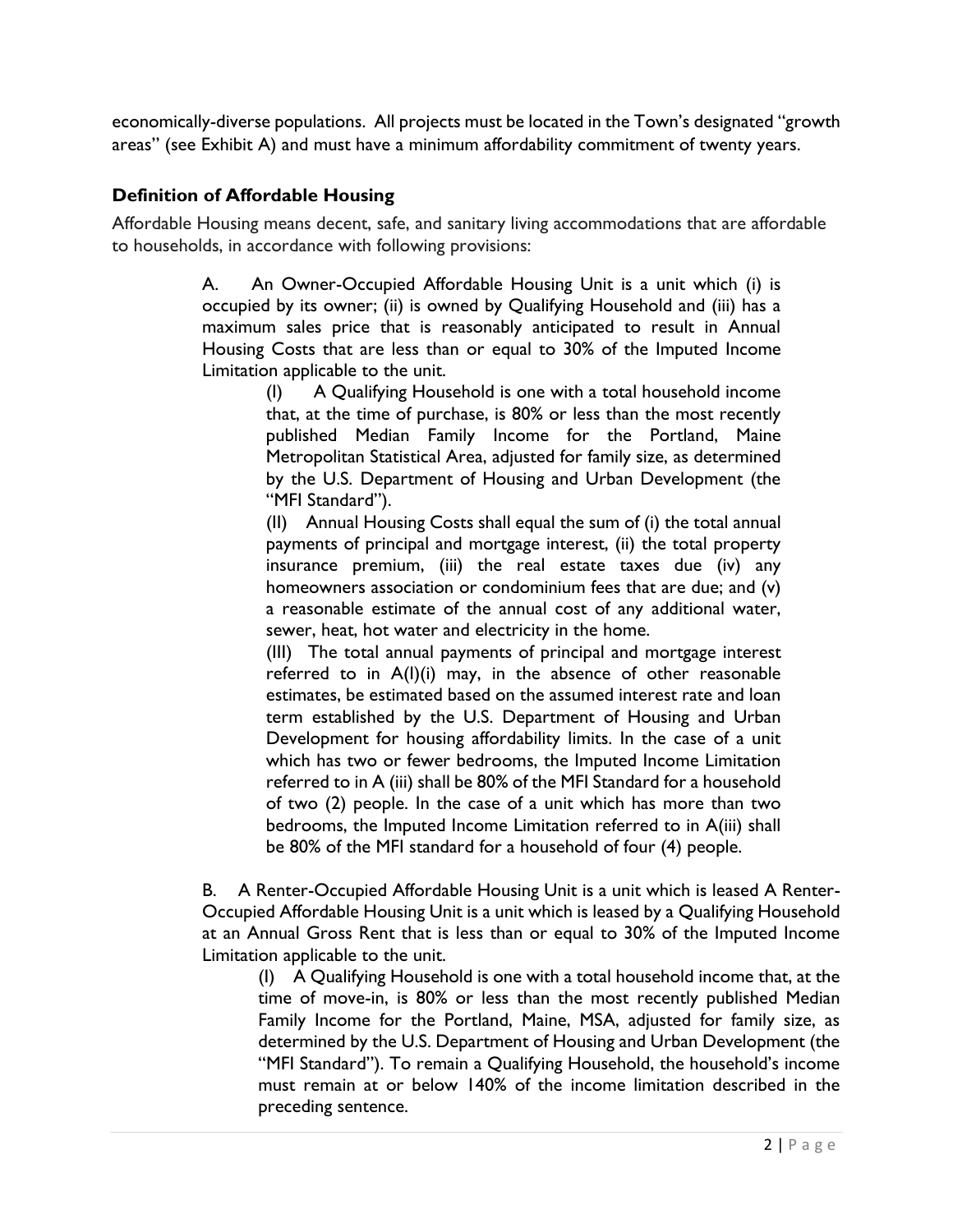(II) Annual Gross Rent shall equal twelve (12) times the sum of (i) monthly rent due to the landlord, (ii) any required monthly payments to the landlord for additional services or facilities and (iii) a reasonable estimate of the monthly utility costs (not including television, internet or telephone) that the household is responsible for paying. In the case of a unit which does not have a separate bedroom, the Imputed Income Limitation used to determine the maximum annual gross rent shall be 80% of the MFI Standard for a household of one (1) person. In the case of a unit which has one or more bedrooms, the Imputed Income Limitation used to determine the maximum annual gross rent shall be 80% of the MFI standard for a household with a size equal to one and one half (1.50) people per bedroom.

Although at least 80% AMI is required, this is the maximum threshold and the Town will show preference to projects that target low to moderate incomes (i.e. 40% or 60% AMI).

## **Types of Qualified Subsidy**

The Town has collected affordable housing in-lieu fees that must be used to further the establishment of affordable housing within the Town. More specifically, these funds may be used for land acquisition, infrastructure, and/or building construction costs of an affordable housing project. These funds may not be used to fund the construction of affordable housing required to meet a residential density bonus for the creation of affordable housing or as required in an inclusionary zone. Applicants must specifically identify the uses of these funds for their project, which could include:

- 1. A portion of these funds may be used for administrative, legal, engineering, or other costs related to the planning, design, permitting, and property acquisition for an affordable housing project.
- 2. A portion of these funds may be used to establish a revolving loan program to provide direct financial assistance to qualified homebuyers with down payments and other financing needs for purchasing affordable housing units.
- 3. The Affordable Housing Fund may be used in combination with other Town funds, and other private, non-profit, and government funding for establishing affordable housing within the Town.

# **THE PROCESS**

This is an open-ended process whereby Applicants will be received on an ongoing basis; however, funds are limited and will be awarded on a first come, first served basis. Each Applicant is expected to prepare a written response to the requested elements of this RFP. Submittals should be directed to:

Thomas Hall, Town Manager Town of Scarborough 259 US ROUTE ONE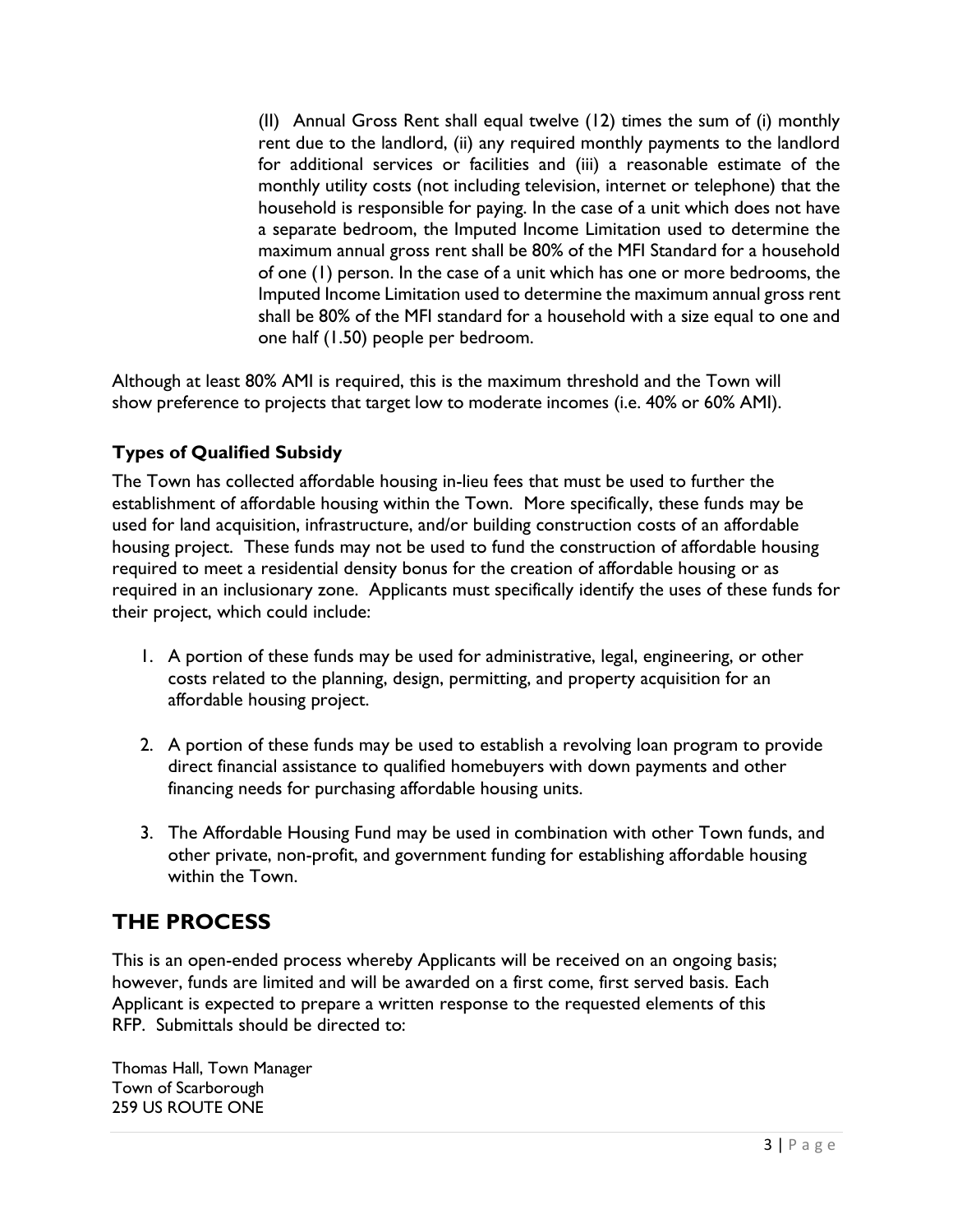PO BOX 360 Scarborough, ME 04070-0360

## **SUBMITTAL REQUIREMENTS**

#### **A. Submittal Documents – Format**

Follow these instructions carefully:

In total, seven (7) hard copies of the Submittals, including attachments, are required as well as an electronic copy. Six (6) of the copies shall be spirally bound (or other semi-permanent binding method) to ensure that pages are not lost. One (1) copy should be clipped together to facilitate document reproduction. The Town will not impose a limit to the number of pages in the submittal response.

The envelope in which the Submittals are delivered must be clearly labeled on the outside with the Respondent's name and the project identification, "RFP- Affordable/Workforce Housing Partnership Initiative."

- **B. Submittal Contents:** Each Submittal shall be organized in the following order:
- **Cover Letter -** A cover letter signed by an authorized representative of the company outlining:
	- a) a brief description of the project
	- b) amount of Qualified Subsidy requested
	- c) anticipated use of Qualified Subsidy
- **Proposed Project Description -** The submission should include a preliminary description of relevant factors, including development design, program, housing types, sizes, bedrooms, unit totals, desired number of units to receive subsidy, income affordability details, and other elements that meet or exceed the desired outcome of developing affordable housing.
- **Basic Site Plan -** A conceptual site plan showing the development layout, buildings, building elevations (if available), parking areas, vehicular and pedestrian ways and circulation patterns, open space, common areas, buffers, and connections to the surrounding area.
- **Company Profile -** Provide a description of your company or business, its purpose, history, and successes. List any similar projects completed or underway, the client/owner, and the approximate value of the work. Identify key leadership personnel who would be involved in this project, including a resume/CV of their relevant experience in affordable housing.
- **Development Team –** The submission shall include the identification of the entities and vendors involved in the initiative and a description of the roles of each (such as developer, engineer, architect, property manager, etc.). Further, a summary shall be provided of the development team's experience with similar projects that demonstrate the team's experience, capacity, and competency in executing such a project.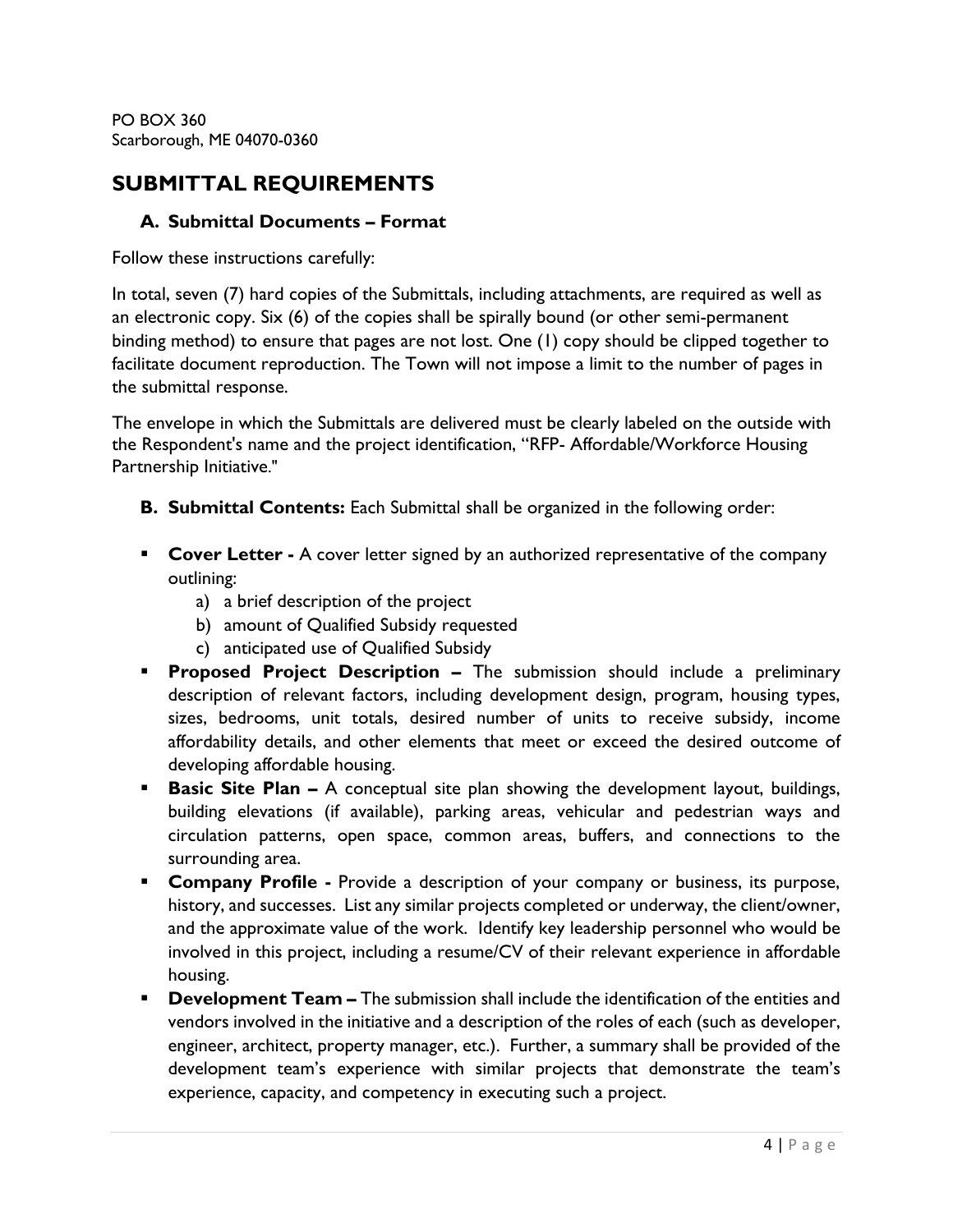- **Preliminary Pro Forma –** A preliminary pro forma showing the Applicant's financial ability to execute the project as conceptually proposed. In addition, this section should demonstrate the Applicant's ability to meet the affordability expectations.
- **Town Assistance –** A general explanation of any additional Town assistance that will be required to support this development.
- **Preliminary Schedule -** A preliminary schedule for the development process that outlines the design, zoning, permitting, financing, construction, phasing, and occupancy timeframe planned by the Applicant.
- **References** Include a list of at least three (3) projects that the Applicant has successfully completed and provide associated contact information for the persons or organizations that engaged the Applicant. By submitting a proposal, the Applicant consents to the Town contacting these references, and consents to the Town also contacting any other organization for the purposes of evaluating the Proposal.

## **PROJECT PARTICIPANTS**

Members of the Alliance and the Town Manager's Office will be responsible for administering the RFP process and for determining which Applicants will be invited for an interview. The Scarborough Town Council will make the final award decision.

## **REAL ESTATE BROKER PARTICIPATION**

Although Brokers are encouraged to work with prospective clients to inform them of this opportunity, the Town will not compensate Brokers for their work. Accordingly, Brokers should arrange for compensation from their respective clients. Brokers will also be required to provide the Town with a copy of their client agreement to become involved in the RFP process.

## **REVIEW PROCESS/SELECTION**

Once an application is selected and an interview conducted, it is expected that the Alliance will make a recommendation(s) to the Scarborough Town Council, who will make the final award decision.

The Town reserves the right to reject any and all proposals, in whole or in part.

## **EVALUATION CRITERIA**

The purpose of this RFP process, as previously stated, is to identify a qualified firm that is the most capable of providing the described services. The Town will assess the qualifications of the Applicants from their presentations and the accompanying materials. Three categories will be graded and the preferred Applicant will be identified by the highest cumulative score. Evaluation criteria and their point value to be used by the Town shall be, but not necessarily be limited to: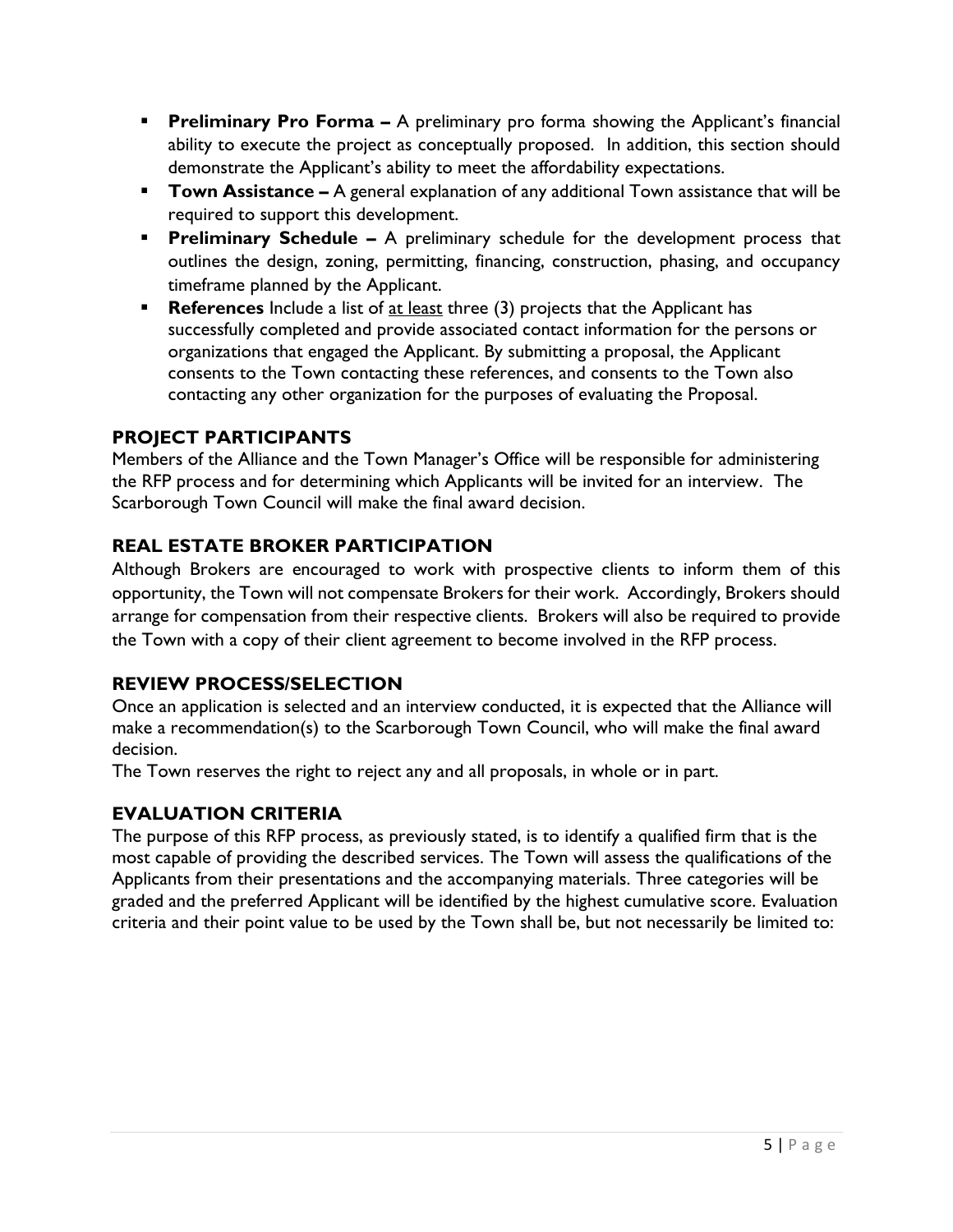| <b>RATING CATEGORY</b>                                                                                                                                                                                                                                                                                                                                                                                                            | <b>WEIGHT</b> |
|-----------------------------------------------------------------------------------------------------------------------------------------------------------------------------------------------------------------------------------------------------------------------------------------------------------------------------------------------------------------------------------------------------------------------------------|---------------|
| <b>Company Capability &amp; Experience</b>                                                                                                                                                                                                                                                                                                                                                                                        |               |
| Respondent demonstrates strong knowledge in affordable housing<br>and related development experience<br>Experience with similar partnerships with municipalities and/or<br>$\bullet$                                                                                                                                                                                                                                              |               |
| municipal collaborations<br>Experience and capability of providing financing<br>Project references                                                                                                                                                                                                                                                                                                                                | 20            |
| <b>Qualifications &amp; Experience of Development Team</b><br>Sufficient staff and vendors to support project implementation<br>$\bullet$<br>Employees who will lead this project have experience performing<br>$\bullet$<br>or managing all aspects of the project                                                                                                                                                               | 30            |
| <b>Project Proposal</b>                                                                                                                                                                                                                                                                                                                                                                                                           |               |
| Describes a coherent, convincing plan to meet or exceed the stated<br>goal of increasing the Town's affordable housing inventory<br>Preference shown to:<br>$\bullet$<br>Higher total number of units<br>$\circ$<br>Targeting of low to moderate incomes (40% to 60% AMI).<br>$\circ$<br>Adaptive Reuse and Historic Preservation<br>$\circ$<br>Length of affordability commitment<br>$\circ$<br>Mixed income projects<br>$\circ$ | 50            |

## **AWARD**

Once identified, successful Applicants will then be invited to take part in negotiating a Memorandum of Understanding to memorialize the mutual expectations and obligations.

Should the Town be unable to negotiate an agreement with a selected Applicant to sufficiently meet the goals and objectives for the project, the Town reserves the right to terminate that selection.

**Award Limit:** Any single award will be capped at an overall maximum of \$200,000.

**Expiration of Award:** Recognizing that these types of projects take time, all awards will be valid for twenty-four (24) months, and the Town has the option to extend one (1) twenty-four (24) month extension. During the time between award and start of the project, the Town expects at least quarterly progress reports in order to remain aware of the project status.

#### **RESERVATION OF RIGHTS**

The Town reserves the right to reject all Proposals, decline to proceed with selection of any Applicants, to request additional qualifications, to make inquiries as may be necessary to verify qualifications, to negotiate changes in the scope of work and other RFP requirements, to waive technicalities and informalities, and to make an award deemed in its best interest.